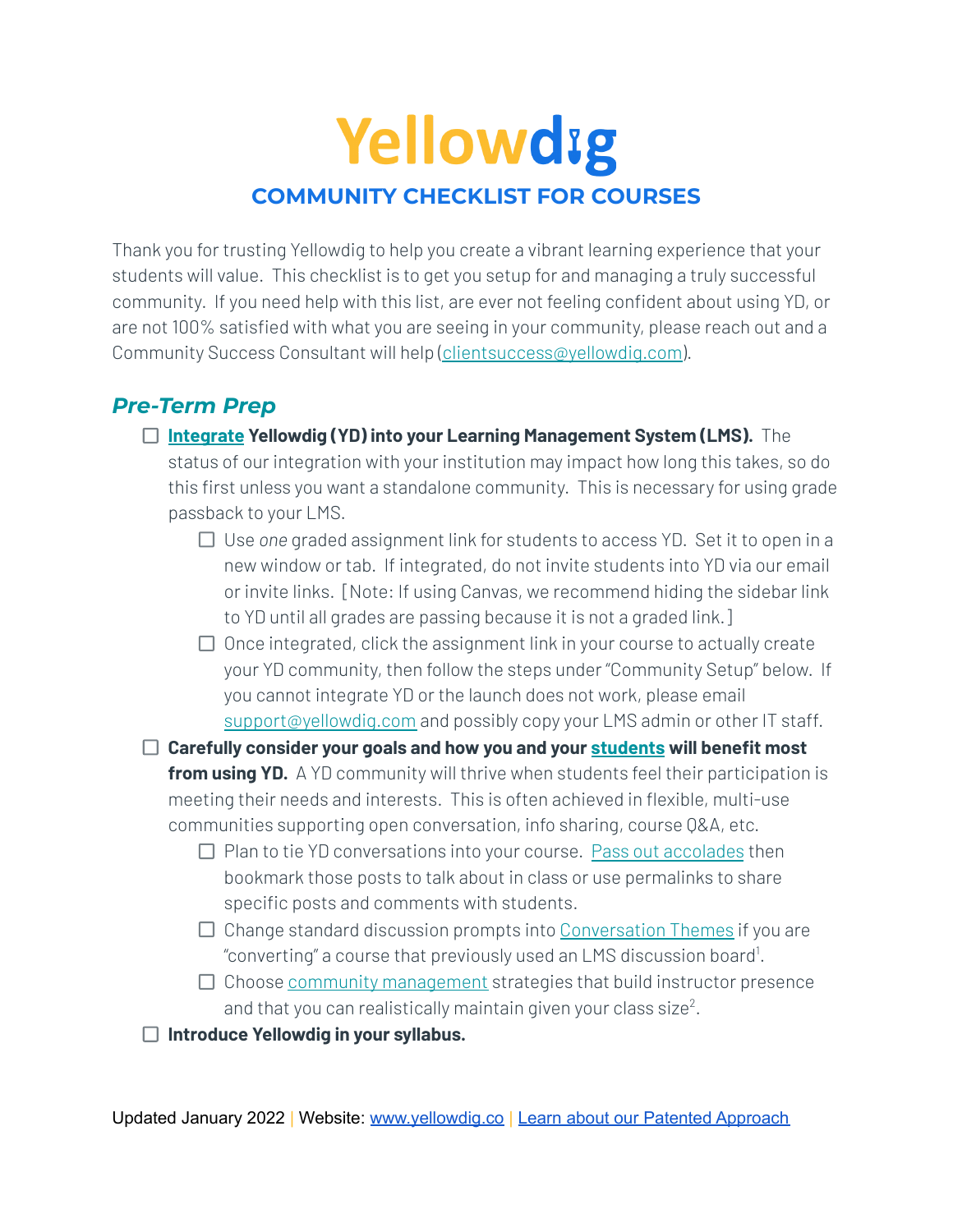- $\Box$  Keep a focus on the goals of your community. Typically you'll want students thinking about sharing knowledge and helping one another more than thinking about posting and collecting points.
- $\Box$  Visit our knowledge base section for "getting [started"](https://help.yellowdig.co/kb/en/getting-started) where you can find [templates](https://help.yellowdig.co/kb/en/article/telling-your-students-about-yellowdig-for-instructors) for telling your students about YD.
- $\Box$  Point students to the Student [Orientation](https://help.yellowdig.co/kb/en/article/yellowdig-orientation-guide-for-students) Guide. Other materials you may find helpful for introducing students include a [one-pager](https://f.hubspotusercontent00.net/hubfs/6960003/1-pagers/Updated%20in%202021/Student%20Purchase%20_One%20Pager_.pdf) about Yellowdig or this [orientation](https://crbrz04.na1.hubspotlinks.com/Btc/U+113/cRbRZ04/MVx57988j8zVsMpLm7JqD-WW8cYYgJ4CDYbjN46-8K93q90JV1-WJV7CgRNQW6K_QN98vkKn9W3fJ4rm2DRgLgW2NzsVp6WgXMrN5-BsX4R6tYgW3tKrqV266w4dN1YvbTkW1sjtW9fYgXZ8f5JCHW3RcbXh7vKdFTW64gDS34YHwPZW6PyYgR3nHqyYW659HCB7tH_JCN6T9nLTgYvQzW4_VxG54SsxSmVmPMb71q4DfKW2z6zrK6-TkWcW4DrVBJ4L1BmVV5_X0p93gBPyW6_1p-46sylGmW3PKxNm7WTfyxVCmVTQ3HhpX4W8p4xYC5zLzTpW5hjJg034dgH1W27WH4T5kLkd7W3pF5WZ3g8wdDV7-4cC4v2RndV3LLKB94f8jYW2D3J1n4ggHFHW8Jhc6c2cJVn33hZG1) playlist on Youtube.
- $\Box$  Your syllabus is a good place to spell out community guidelines and what could lead to you deducting points from students. Though rarely necessary, being explicit allows you to enforce your expectations if needed.
- $\Box$  Consider giving students a [quick](https://crbrz04.na1.hubspotlinks.com/Btc/U+113/cRbRZ04/MVx57988j8zVsMpLm7JqD-WW8cYYgJ4CDYbjN46-8K93q90JV1-WJV7CgCJlW58yXyb4wZ9bfW29F5hb1VfmwwVbzxSc5vRTgmW6ddGJ16xWcJpVSzVmb28XysJW3xgW6L3wVBjvN2RZbkDx_2YVW5-p2RQ52FKH_N30jkgt9vys7W5B3D2j2ZyGF5W26chLk7qdt_LW86qGrT873Qx4W7HLDfz4FK377W6mhCH-1yRr_NW44NKCb5Rlg0BW43v_lm1JcYXKW4t2NBt7ZH6W4VclXNt6vbHDKW5KPFQd4KTJ8TW7xFqSF4RN-q0MsLF8chV33pW12XfkM40nT8BW65bq8S7MXL4hW4snyLp73S97CVph74n37PS-pW3y7YYQ8n92PVW1gYc308rzSR_MsG_C_42gWF34SG1) quiz about YD to ensure they paid attention to your instructions and how the system works before giving them access.
- **Encourage your team to learn about YD.** TA's or other people who will be helping you manage YD can take our **Facilitator & TA [Certification](https://crbrz04.na1.hubspotlinks.com/Btc/U+113/cRbRZ04/MVx57988j8zVsMpLm7JqD-WW8cYYgJ4CDYbjN46-8JB3q905V1-WJV7CgFX3N3Bm6qL1lJbGW7rqSkR4FCbqZW4H0x_61vFKWdW7CYcFq5mK52XW6_KBpD6TFYyFW1rk7HH5xKpq6W4k1BbJ6Dcn7fN5kpyl7nj5XpW5J5hp51QmhJjW64L9HK8HdD71W8k_-xS8QVpK4MHrqWlTwRzcW2Y5trq3y82sfW1vdpmn1xMK_WW5_Mzkm83htgBW1BS6LF8_zyHTN74gK5-gkM5sW8t4Gmn8TcKfKW5s94GQ4yqfvxW91Jzzx6JCffjW1SnjP95lJG2fW4dKxzC4D1K8CW2Tvpkv8rpnp7W4c_yJ74HtcBL35FF1) Module**.

## *Community Setup*

- **Create your community in the community creation form.** You will see this upon launching the first time from your course or if you create a community inside YD.
	- $\Box$  Name your community
	- $\Box$  Choose the "organization" for your community (usually the most specific applicable unit; e.g., your department's name vs. college's name)
	- $\Box$  Set the community to "Private" and make sure it is not displayed in the discover tab (these should be the defaults)
	- $\Box$  If you want to copy settings or content from a template or prior course, you can select from communities you own in the form or you can paste a template link (found at the bottom of Settings  $\rightarrow$  Basics in all YD communities)

#### **Complete the steps in the "Getting Started" flow as you enter your community**

- $\Box$  Add the course start and end dates for point earning. Your point setup will be pre-set by the template or network defaults (change in Settings  $\rightarrow$  Points<sup>3</sup>).
- $\Box$  Configure your [topics](https://www.yellowdig.co/post/the-topic-is-topics). We recommend making topics required and editing the defaults to the themes you want students to discuss (often the themes of modules in your syllabus). It is possible to disable point earning for certain topics. Having a "coffeehouse" topic can be a good way to encourage light-hearted interaction in YD without earning points.
- $\Box$  Watch the videos (2.5 min. total) to learn about managing a YD community.

Updated January 2022 | Website: [www.yellowdig.co](http://www.yellowdig.co) | Learn about our Patented [Approach](https://blog.yellowdig.com/yellowdigs-patented-gamification-approach)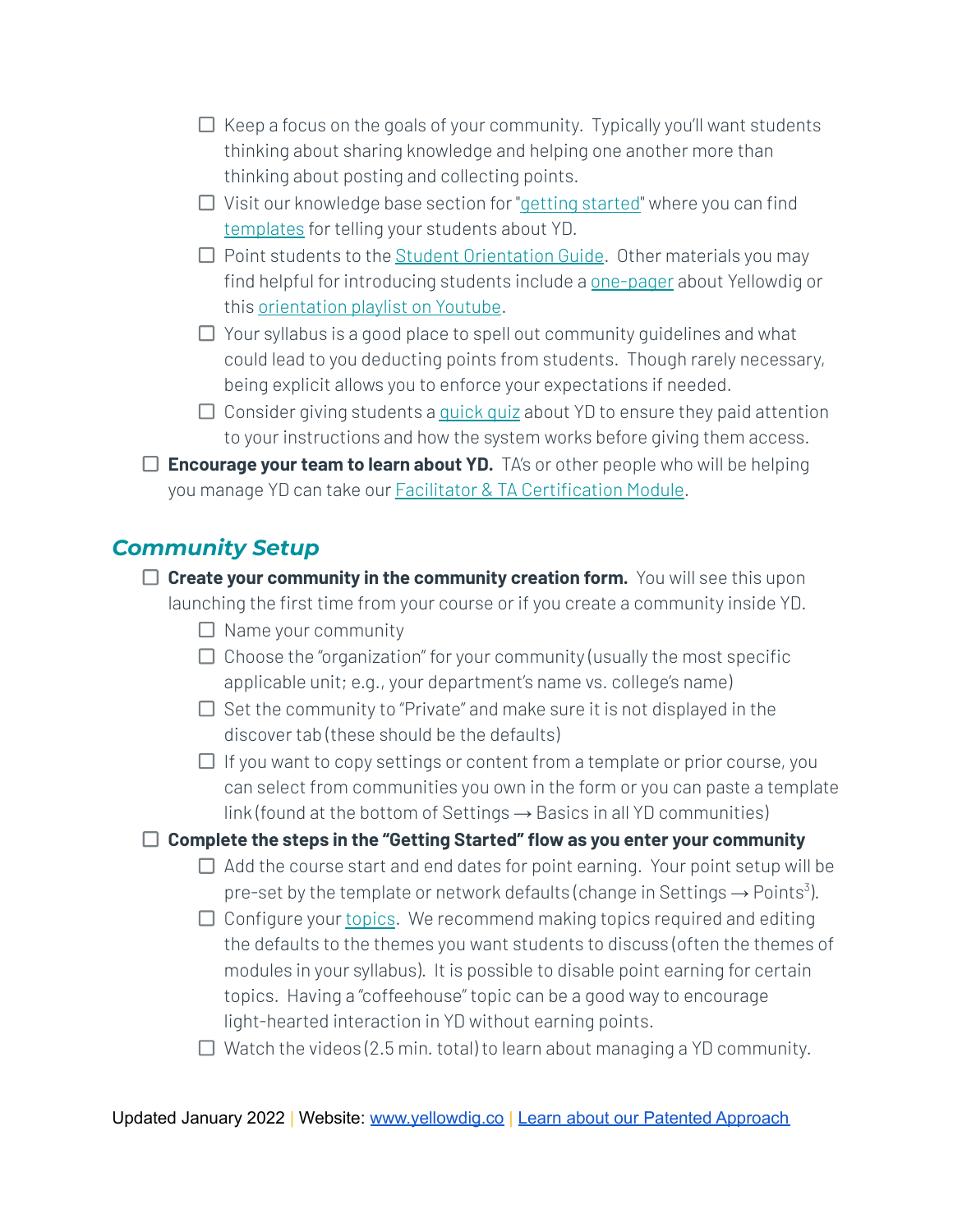- **Set expectations for the community.** There are already default posts in most communities which introduce aspects of using YD, but we recommend editing them to be specific for your course and to consider [adding](https://help.yellowdig.co/kb/en/article/video-introduction-script-for-instructors) a video where you:
	- $\Box$  Introduce yourself.
	- $\Box$  Tell students what is expected of them.
	- $\Box$  Tell students what they should expect from you.

### *As the Community Starts*

- **Get the ball rolling.** Do some things to model what you'd like to see students do:
	- $\Box$  Have the first week just be introductions so students get comfortable with the system and get to know each other.
	- $\Box$  During that week, model a couple of good posts using current and interesting events so that students know the kinds of things you hope they share.
	- $\Box$  Ask a question about something that came up in class and try to extend that conversation in YD.
	- $\Box$  If a student seems eager or you know them from a prior class, ask them to post something substantive early as a favor and give them some extra points.
	- $\Box$  Offer an "early bird" accolade as an incentive for people who post and comment in the first couple of days.
- **Share information about how to solve [access](https://help.yellowdig.co/kb/en/article/launching-into-yellowdig) issues with your students.**
	- $\Box$  If they have trouble encourage them to submit individual support tickets directly to [support@yellowdig.com.](mailto:support@yellowdig.com) Most access issues are related to individual student technology and we can solve them quickly.

# *Throughout the Term*

The most important things you can do to build community health involve making the community a valued part of the learning experience to your students:

- **Continue to model the kinds of things you want students doing**, especially interacting with them as an excited expert on the topic.
- **Mostly participate by taking part in conversations students start and that they are interested in**, contributing by extending and building on them, rather than trying to create and drive all of the conversations yourself.
- **Consider the impacts of your presence** on student conversations. If a conversation is going well, sometimes *not* participating and just accolading or reacting to comments will show you are interested and attentive without interrupting.
- **Recognize exceptional contributions with accolades** so students understand expectations and know what to model their behavior after.

Updated January 2022 | Website: [www.yellowdig.co](http://www.yellowdig.co) | Learn about our Patented [Approach](https://blog.yellowdig.com/yellowdigs-patented-gamification-approach)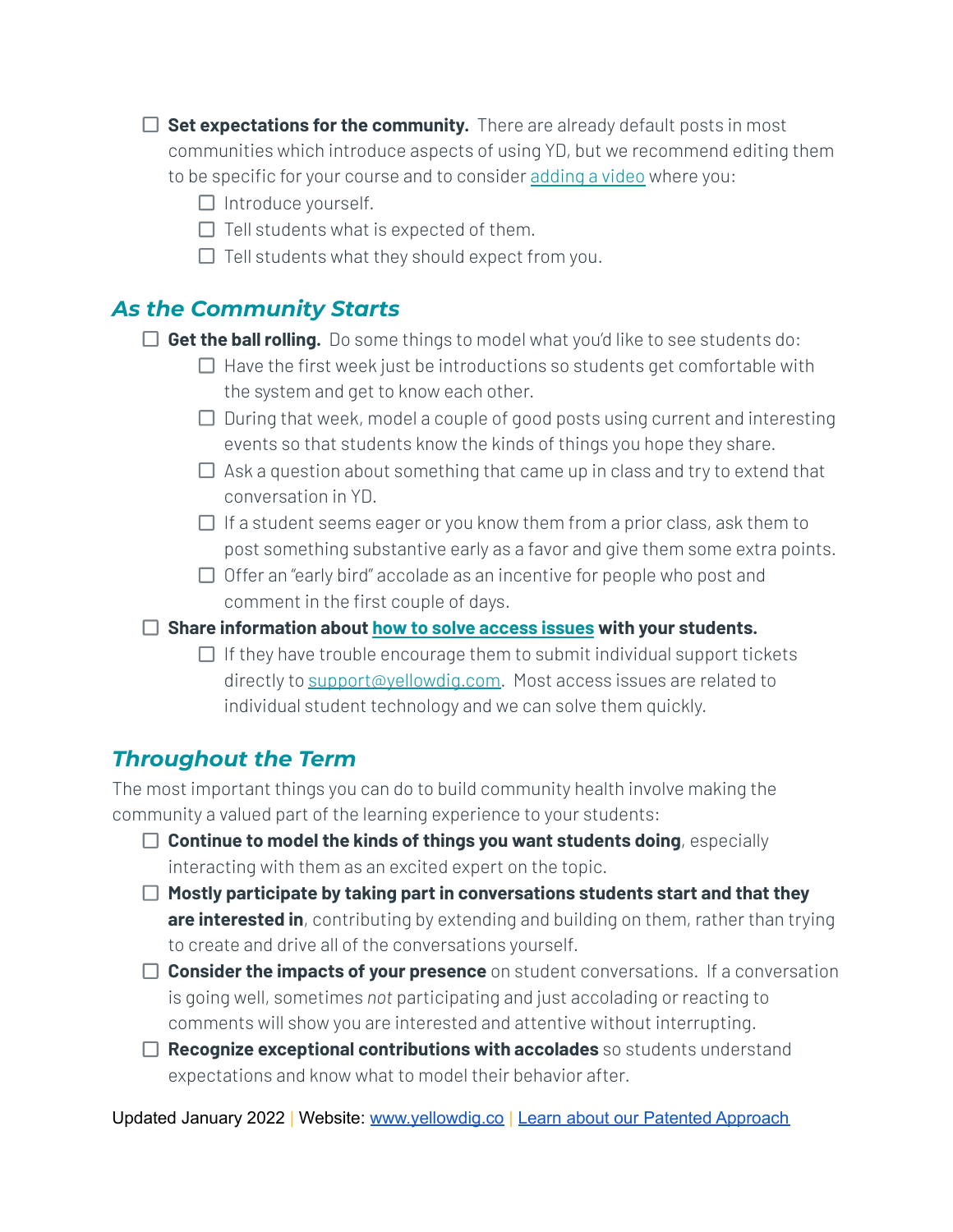**Continue to find ways to celebrate and incorporate good conversations from YD in other parts of your course.**

#### *Become a Yellowdig Power User*

- **Take our ~1 hour instructor [certification](https://learn.yellowdig.co/courses/icc) module.** It is a great introduction to "community pedagogy" and often saves instructors a lot of time.
- **Learn about various of our proven [practices](https://help.yellowdig.co/kb/en/pedagogy-proven-practices) and tips** from our Knowledge Base section.
- **Complete all of the advanced modules at [learn.yellowdig.co](http://learn.yellowdig.co).**
- **Check out our upcoming [events](https://www.yellowdig.co/events)** to see if any suit your use case and learn from our community-building experts and other industry leaders.
- **Join YD's Instructor Support [Community](https://crbrz04.na1.hubspotlinks.com/Btc/U+113/cRbRZ04/MVx57988j8zVsMpLm7JqD-WW8cYYgJ4CDYbjN46-8JV3q90pV1-WJV7CgP14W6q4Bb91g2vn-W2kFtKV47vPt-W1VrZZh61vQpMW1Zm3wQ13dRtwW1vHPxp868myrW43BYxq55NJ8JVQBwxb8Dmm4cW4jz-_V8DvcFNW2YbkDx8gP9h2W4GHXXJ7xSyj0W8qJlhx2TQZFPVMPCGx781GvhW77kk3K5RvKqzW1d5V_w1nblSdW3rGggl29bJK-W7Ss6Sp6dRn6FW3CGDGP5JWZG5W5fD4kr8SK5H-W1NR-M04-1cZxW3RqFK23Mh0xKW1KrkcV7Ly-DlW6V7ZMr8_KSH5W4GDmp61ZcnwgW1_Jv-L1ybWT-N8KQZnJF0HYqW8w7BTz7THG5l3hLC1)** to talk to and share tips with our experts and YD instructors across the globe.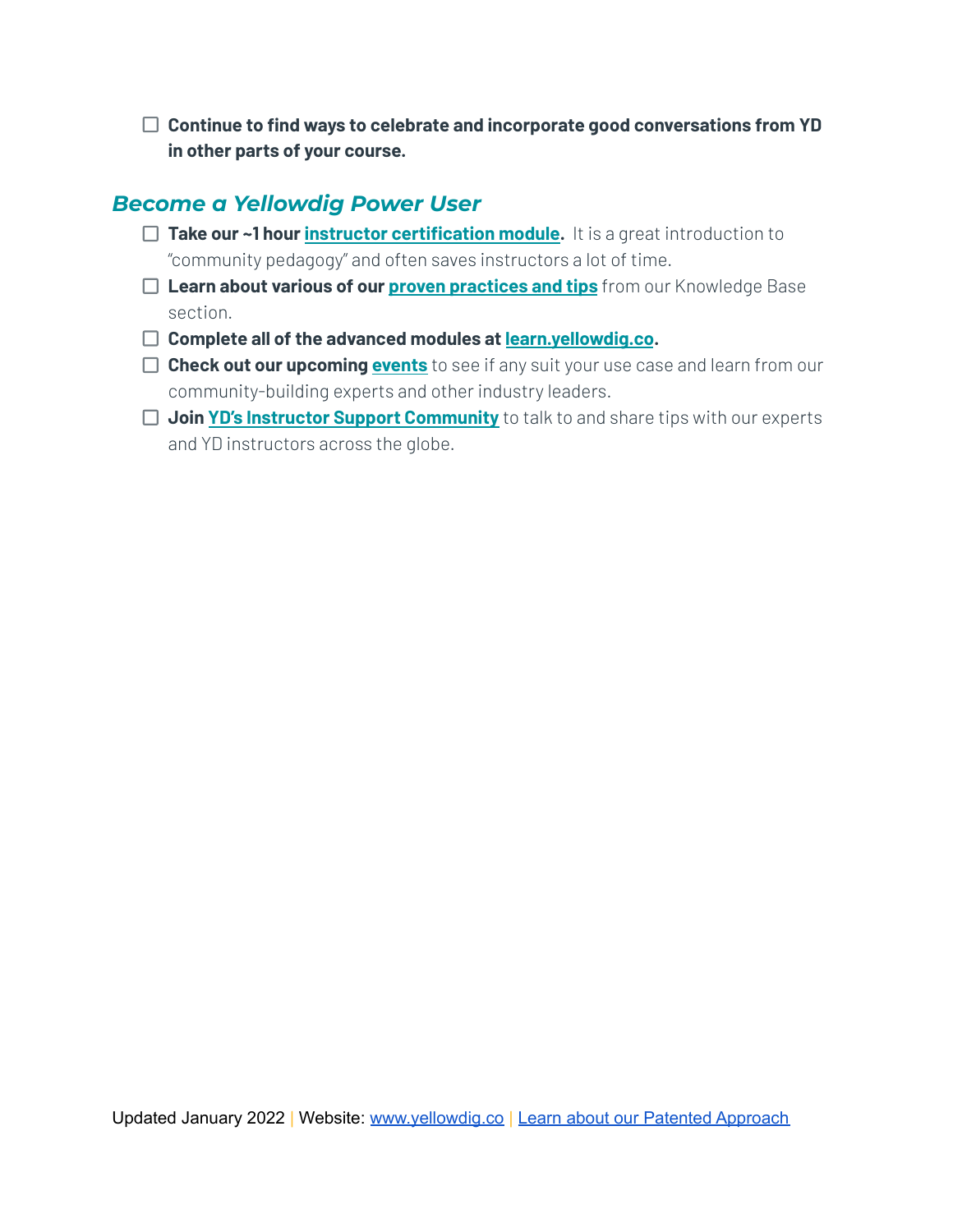## *Helpful Tips (Footnotes)*

<sup>1</sup>Be sure your Yellowdig instructions invite students to continue and create conversations. If you are using [Conversation](https://d2x3xhvgiqkx42.cloudfront.net/d895b6a8-ee11-4f82-9c05-0b5a1e766c9c/520aa965-3f42-4a73-942e-d1b6876aebc3/2021/06/16/47558f98-59d5-42ec-aaeb-00ed5678f492/conversation_themes_cheat_sheet.pdf?response-content-disposition=attachment;filename*=UTF-8%27%27conversation_themes_cheat_sheet.pdf) Themes or any other directives for students to post about specific topics be sure to have students **create their own posts** with the proper topic tags to relate posts to your themes. Generally students should **not all respond to a single post**; it makes conversations harder to follow, information harder to find, and negatively impacts the point incentive system.

<sup>2</sup> According to the [Community](https://coi.athabascau.ca/coi-model/) of Inquiry Framework, Teaching Presence is defined as, "The design, facilitation, and direction of cognitive and social processes for the purpose of realizing personally meaningful and educationally worthwhile learning outcomes."

Not surprisingly, **some instructor presence is important** for motivating students and making a YD community a great learning experience. Students also clearly appreciate good instructor feedback and affirmation of what they are doing. However, **do not try to read and respond to everything** in YD. In fact, if you try YD will probably feel like a lot of work and you risk actually hindering student interactions.

To maximize the impact of the time you are able to spend, plan to **spend your time on actions that are clearly visible** to most students and that **encourage continued conversation or the sharing of better material**. We generally encourage the following:

- $\Box$  Visit often for short amounts of time rather infrequently for longer times:
	- Allows you to interact with more students and spread your interactions out so they perceive you as paying more attention in less time spent.
	- Active conversations and new material go to the top of the community, so you maintain a sense of what is happening without "backtracking".
	- A few quick interactions that are timely can provide faster, more relevant, and more motivating input than "better" feedback given at longer intervals.
- $\Box$  Use a few accolades per week on exemplary content other students should mimic. Aim to give out about as many points in accolades to the class as an individual student is being asked to get on a weekly basis. Remember also that your reactions are visible to students and grant them points.
	- Put on comments that extend conversations or ask good questions
	- Put on timely, relevant posts that invite conversation with others

 $\Box$  Comments that respond to what students are talking about in context or refer to things currently happening in the class or the world do more to build a sense of presence than posts that were pre-written months ago. The former often feel responsive to student needs and interests whereas pre-written posts will typically